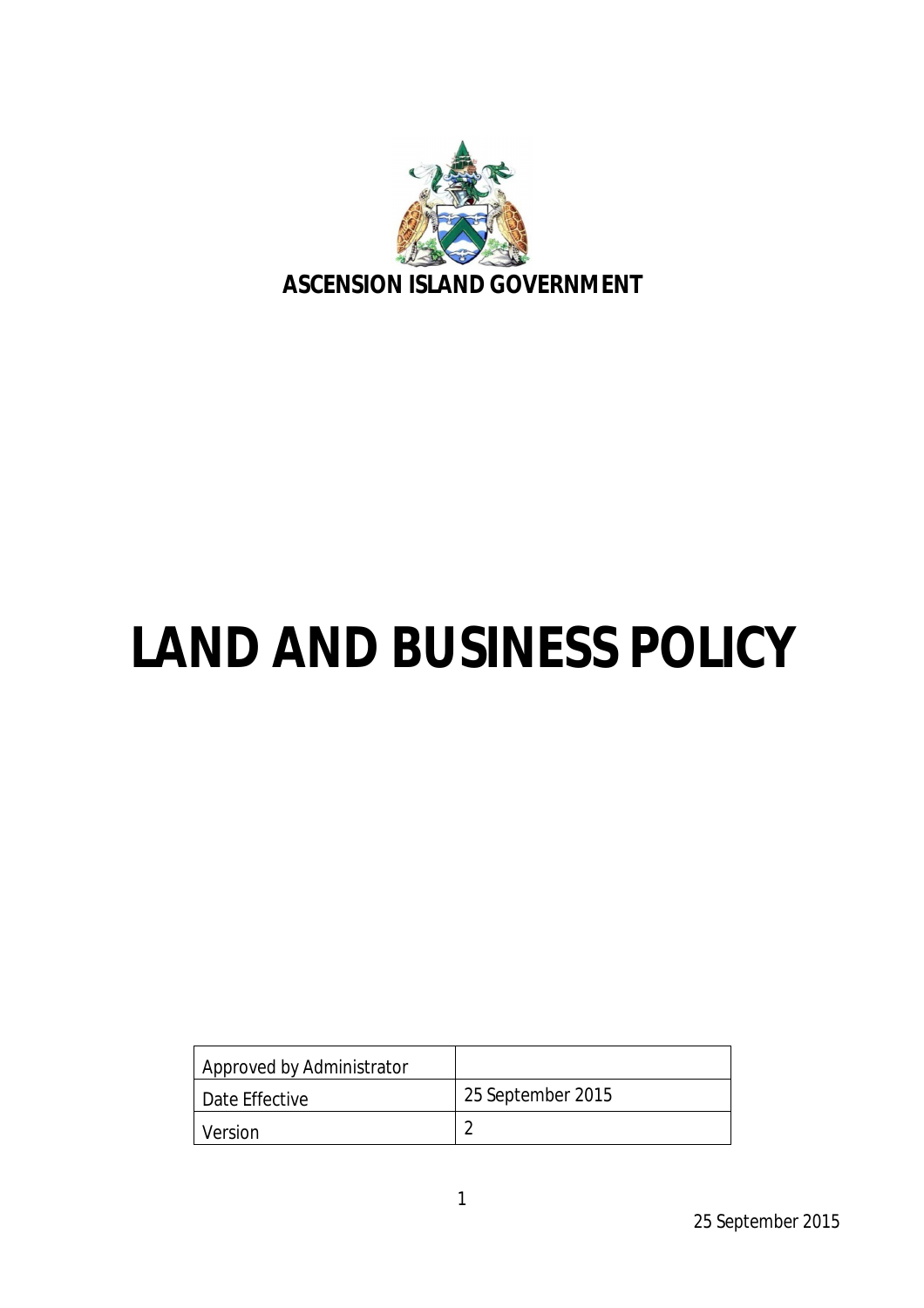# **1. Purpose**

- 1.1. This policy has been prepared to provide a basis for transparent and consistent practice in relation to:
	- 1.1.1. Use, occupancy and maintenance of land and property (including in relation to business activities) on Ascension, so as to satisfy the undernoted policy aims;
	- 1.1.2. re-allocation or disposal of land which becomes unoccupied without prospect of future use by the person or organisation to which it is allocated; and
	- 1.1.3. the replacement of any rights of occupancy which exist at the date of this policy, in accordance with section 4 of the Land (Ascension) Ordinance 2008.
- 1.2. This policy applies to all land on Ascension Island except for sites occupied by the US Government (and its contractors as notified to the Administrator). The UK Government provides sites to the US Government (and such contractors) in pursuance of an international treaty known as the Bahamas Agreement 1956. The policy does not limit the discretion of the Governor (or a person authorised by him in that behalf pursuant to section 51 of the Constitution) to grant permission to occupy and use land for purposes outwith the scope of the policy.

#### **1.3. Policy Aims of Ascension Island Government (as the local government)**

- 1.3.1. Ensure no element of this policy is to confer right of abode to those working and living on Ascension.
- 1.3.2. Ensure no element of this policy has the effect of conferring ownership of, or any interest in, land on Ascension. As noted in paragraph 2.1, all land on Ascension Island is owned by the Crown.
- 1.3.3. Maintain a register of land and record all permissions for occupation and use of all land on Ascension.
- 1.3.4. Promote the granting of "Housing Licences" to those entitled to house staff on Ascension and ensure all housing stock is held by the Housing Licence holder to whom it is allocated.
- 1.3.5. Encourage the development of housing stock.
- 1.3.6. Maintain minimum standards of accommodation, ensuring they meet health, safety and environmental guidelines published by AIG from time to time.
- 1.3.7. Ensure any disused building which is unsuitable for re-use is demolished and/or removed from Ascension.
- 1.3.8. Ensure the return to AIG of land which is no longer required by the person or organisation holding permission to occupy it.

# **1.4. "Employing Organisations" and "Small and Medium-Sized Enterprises" (as defined and listed in Appendix 1)**

- 1.4.1. Employing Organisations and Small and Medium-Sized Enterprises to be granted explicit permission to use land currently used for their own business purposes.
- 1.4.2. Employing Organisations and Small and Medium-Sized Enterprises are to be granted a Housing Licence for each residential property that will allow the Organisation or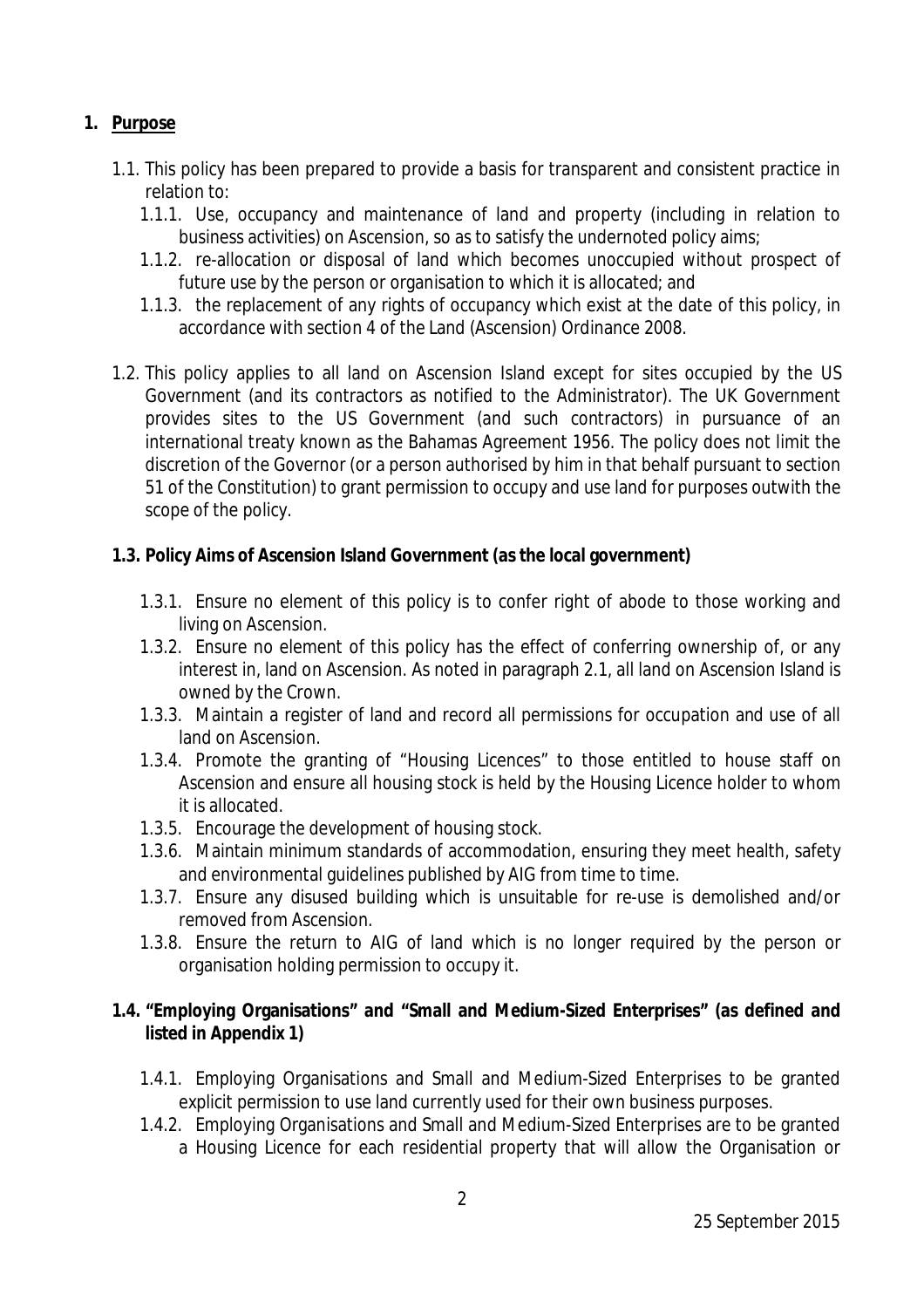Enterprise to house its staff in an appropriate manner. In the case of Small and Medium-Sized Enterprises, annual Permit Fees will be charged.

1.4.3. It is the intention of this policy that existing building stock be used as far as is practicable. Should an Organisation or Enterprise require additional buildings for the purpose of its own business, which cannot be met from its existing stock, and which cannot be accommodated on the existing footprint of land of which it has occupancy, the procedure in paragraph 5 should be adopted.

#### **1.5. Small Businesses (as defined and listed in Appendix 1)**

1.5.1. No Housing Licences will be granted in connection with a small business operation. Small Business owners will be granted explicit permission to use land currently used for retail purposes in accordance with this policy. Every such permission will be limited to the duration of employment contract of the owner of the small business (the employed individual or spouse/partner, as appropriate). Annual Permit Fees will be charged.

# **1.6. Small Businesses (Residential Operators) (as defined and listed in Appendix 1)**

1.6.1. Regularise existing arrangements by granting permission to operate the business. Each permission will be for one year, and a fee will be charged; the Administrator will arrange for an annual review to be carried out of the impact of the business on the neighbourhood, and will take the result into account when deciding whether or not to renew the permission.

#### **1.7. Employees with single or accompanied status contracts**

1.7.1. To be provided with appropriate housing, as a contractual obligation of the Employer, and to expect the accommodation to be of as high a standard as their Employer can provide for the duration of their contract, which in any event must meet or exceed the minimum standard stipulated by AIG.

#### **1.8. General Provision**

1.8.1. This policy is also intended to provide for authorising the continued use of all other land on Ascension, including e.g. beach huts, guides huts, nursery, museum, Heritage Society, Islander Newspaper, etc.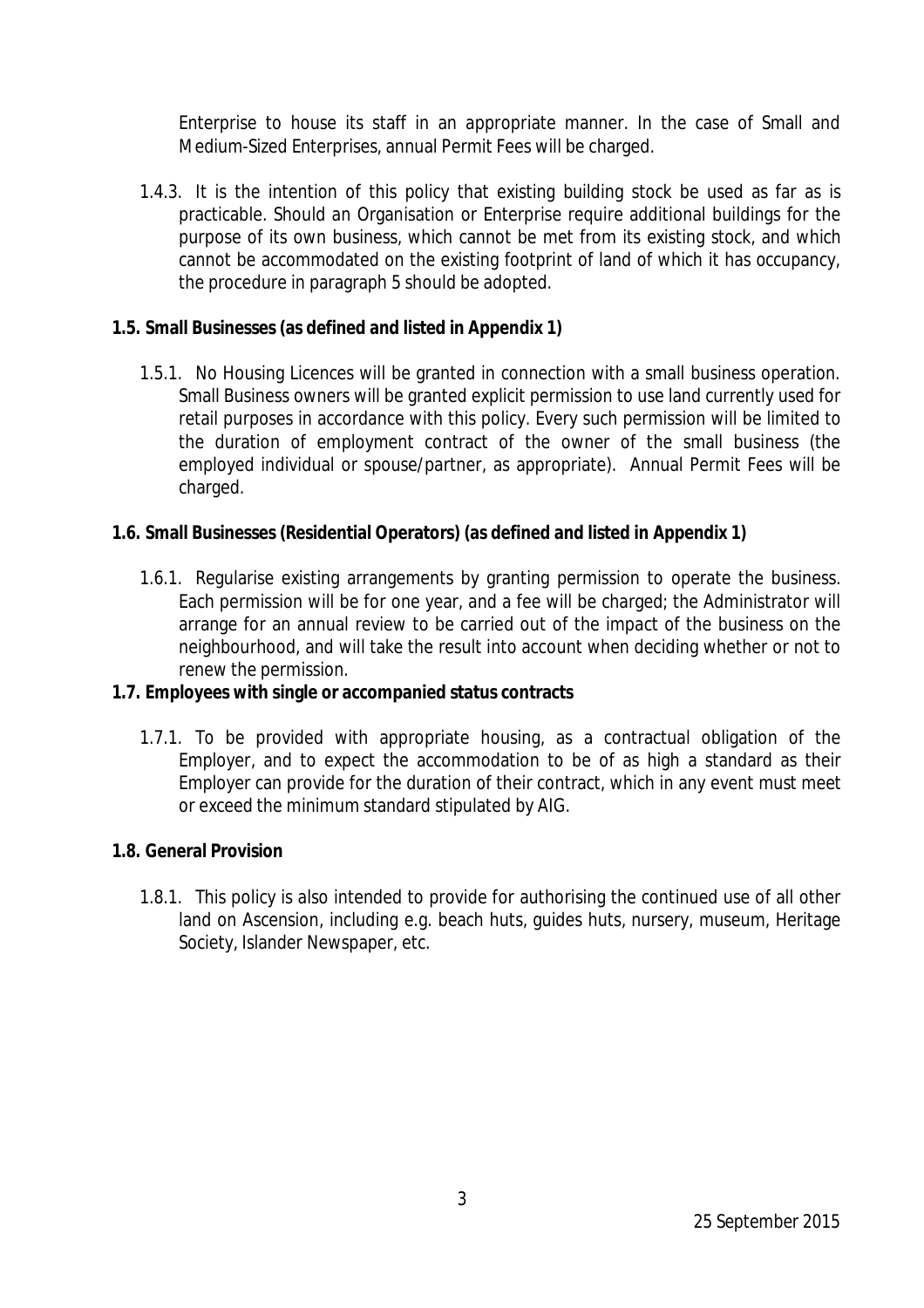# **2. Legal Context**

- 2.1. All land on Ascension is Crown land: as such, it can only be lawfully occupied and used by others with the permission of the Governor (which permission is referred to in this policy as a 'Land Occupancy Permit'). In practice, permission is given by the Administrator, acting on behalf of the Governor, and authorised to do so in accordance with section 51 of the Constitution.
- 2.2. A Land Occupancy Permit does not confer any permanent right of abode, or any permanent right to occupy land, on Ascension, and will be withdrawn by the Administrator when the occupier ceases to occupy the land to which the Permit relates.
- 2.3. Every Land Occupancy Permit will specify the purpose or purposes for which the land may be used, and land may not be used for any other purpose whatsoever.
- 2.4. It is not possible, since all land is owned by the Crown, for anyone other than the Crown to sell, lease, sub-let or otherwise dispose of or transfer any land to any other entity or individual. Land Occupancy Permits are not transferable.
- 2.5. Liability to pay Property Tax is governed by the Property Tax Ordinance, Cap A8.
- 2.6. Employing Organisations, Small and Medium-Sized Enterprises and Small Businesses, will be granted Land Occupancy Permits solely for their business purposes (including the provision of living accommodation for employees and contractors, as to which see Part 3 below) and for as long as they have a business need for the property, as determined by the Administrator.
- 2.7. For the avoidance of doubt, unless the context requires otherwise, 'land' includes all buildings or other structures erected on land.

#### **3. Housing Accommodation**

- 3.1. In this policy, the expression 'Housing Licence' is used to refer to a Land Occupancy Permit for a parcel of land which comprises (or land on which it is proposed to erect) a building or buildings designed or adapted primarily as living accommodation for people. Housing Licences will always include a condition that the land may be used only as residential accommodation and that no business or other activity whatsoever may be carried on upon or from the land except with the express written consent of the Administrator. A separate annual fee to be set by the Administrator will be charged for such consent. Housing Licences will be granted to Employing Organisations and Small and Medium-Sized Enterprises according to the terms of this policy and business need as determined by the Administrator.
- 3.2. Housing Licences will not be issued to Small Businesses.
- 3.3. All employees housed by their Employer under a Housing Licence must vacate their accommodation when their employment contract ends (but may be allowed to remain for a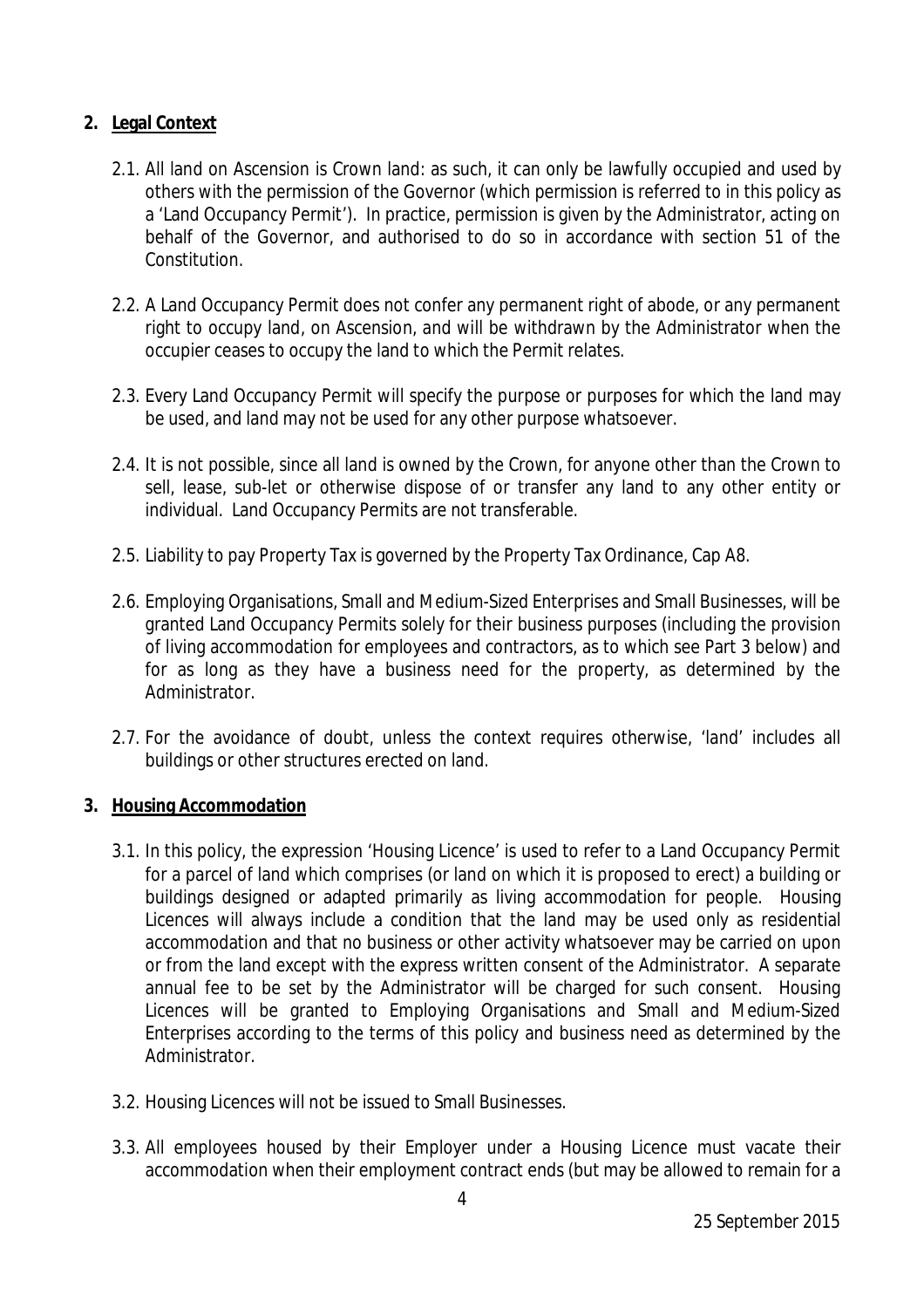period of up to 30 days pending repatriation) unless a consecutive contract is offered by the Employer and accepted by the employee.

# **4. Initial Action**

- 4.1. Land Occupancy Permits will be issued (in accordance with this policy) to Employing Organisations, Small and Medium-Sized Enterprises, Small Businesses and other *de facto* occupiers of land at the date of this policy.
- 4.2. Where an Employing Organisation is currently purporting to sub-let land to another Employing Organisation, the Administrator will re-allocate the land by granting a Land Occupancy Permit to the Employing Organisation actually occupying it, provided he is satisfied of the business need to do so. For example, if MOD are currently "leasing" land from CSO or Sure South Atlantic, the Administrator would then immediately reallocate the land to MOD, which would then be responsible for property tax (and for maintenance of any building).
- 4.3. For the avoidance of doubt, paragraph 4.2 applies in all cases of purported transfers of land from one Employing Organisation to another.
- 4.4. In cases where the original authorised user demonstrates a business need to retain the land in the longer term, it may be possible to arrange reallocation of the land to that Employing Organisation after an agreed period.
- 4.5. The responsibility for paying property tax and maintenance will move along with the property.
- 4.6. The Administrator will grant formal written permission for existing small Businesses run from residential accommodation

#### **5. Allocation of additional land**

- 5.1. Should an Employing Organisation or Small and Medium-Sized Enterprise require additional land (whether for residential, commercial, or other purpose) for the purpose of its own business, which cannot be met from its existing stock, and cannot be accommodated on the existing footprint of land of which it has occupancy, an application should be made to the Administrator for a new allocation of land. Each application will be examined on a case by case basis, and subject always to availability. Employing Organisations and Small and Medium-Sized Enterprises will be responsible for the supply of services (water, drainage, electricity, telephones) to any new buildings they erect under this or any other provision
- 5.2. In the case of a Small and Medium-Sized Enterprise, an annual Permit Fee set by the Administrator will be payable (as well as property tax, which will apply in either case) in relation to the additional land.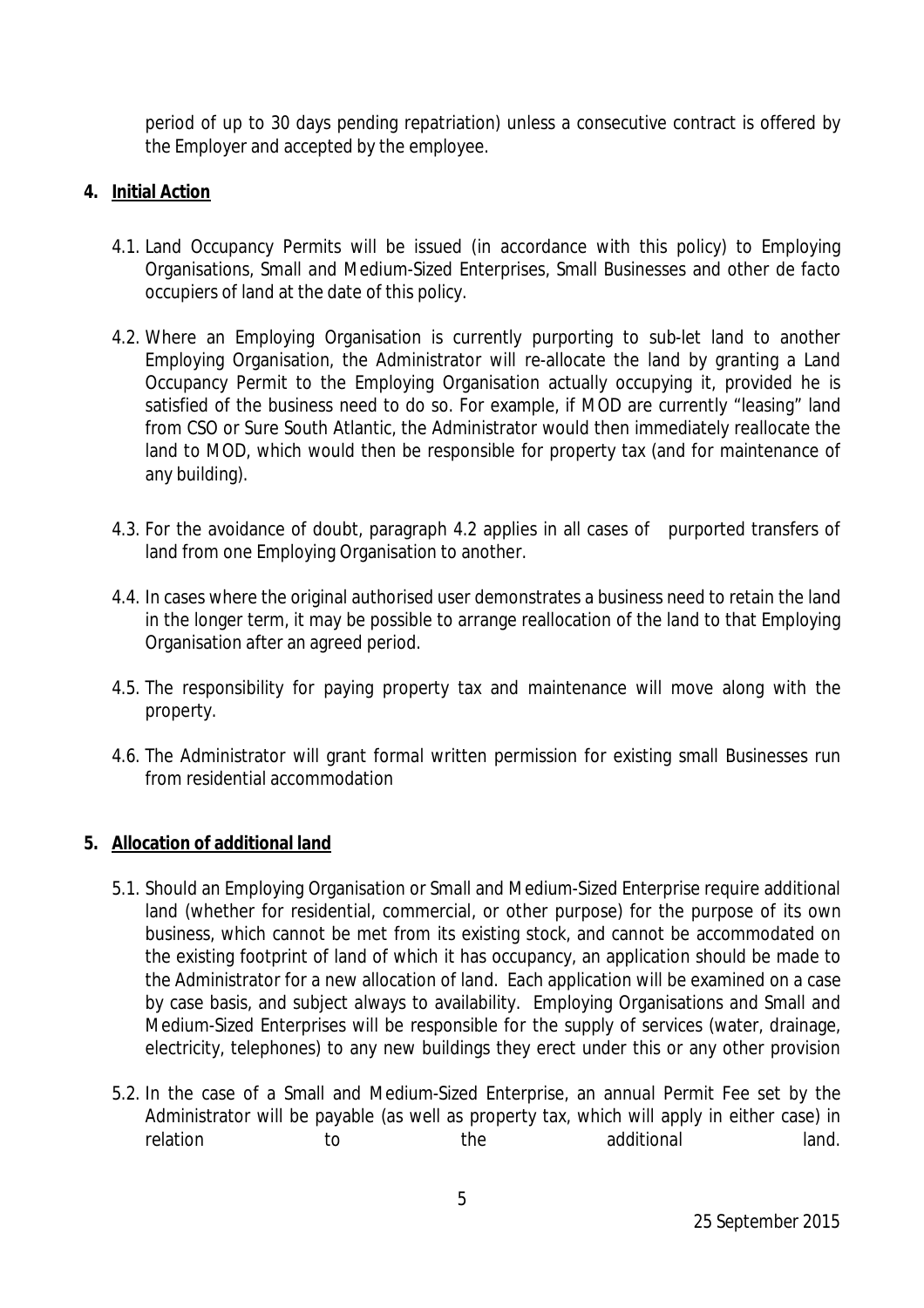5.3. A request for allocation of additional land by any other person or business operator will be considered on a case by case basis by the Administrator.

#### **6. New Business Activities**

- 6.1. The Administrator may, acting in his discretion and subject to availability of suitable buildings, issue Land Occupancy Permits allowing for additional or expanding businesses or facilities if, in his opinion, it is in the public interest and aids the proper functioning of the Island and an acceptable business case is made.
- 6.2. For the avoidance of doubt, paragraph 6.1 applies both to new businesses seeking permission to operate on Ascension for the first time, and to retail businesses or small businesses already operating on Ascension, wishing to expand into a higher category.
- 6.3. An application for a new business, or amendment to an existing business permit, should be made using the Small Business Permit Application Form as set out in Appendix 3, for consideration by the Administrator.

#### **7. Cessation of Land Occupancy Permits**

#### **7.1. Employing Organisations**

- 7.1.1. Any land held by an Employing Organisation for which it no longer has a business need for will be subject to a viability assessment by AIG to determine the condition of the land and any buildings thereon, and then must be either:
	- 7.1.1.1. returned to AIG in a fit state to be re-allocated at minimal expense; or
	- 7.1.1.2. returned to AIG, having demolished and removed from the Island (at the Employing Organisation's expense) any buildings which the inspection reported unsuitable for re-use;

and (in either event) no payment will be required from AIG for returning the property. The Employing Organisation will no longer pay property tax on it

- 7.1.2. If an Employing Organisation anticipates a future business need for unused land, within a period of 12 months, they are permitted to retain the land unoccupied for this period provided that any buildings on the land are maintained in an environmentally sound manner (liability for property tax continues).
- 7.1.3. Paragraphs 7.1.1 and 7.1.2 exclude land which is not normally occupied but nevertheless remains important for the effective operation of the Employing Organisation, such as for periodic temporary increases in housing requirements.
- 7.1.4. An Employing Organisation wishing to sell/transfer their business should inform the Administrator of this intention. The Land Occupancy Permit(s) held by the Employing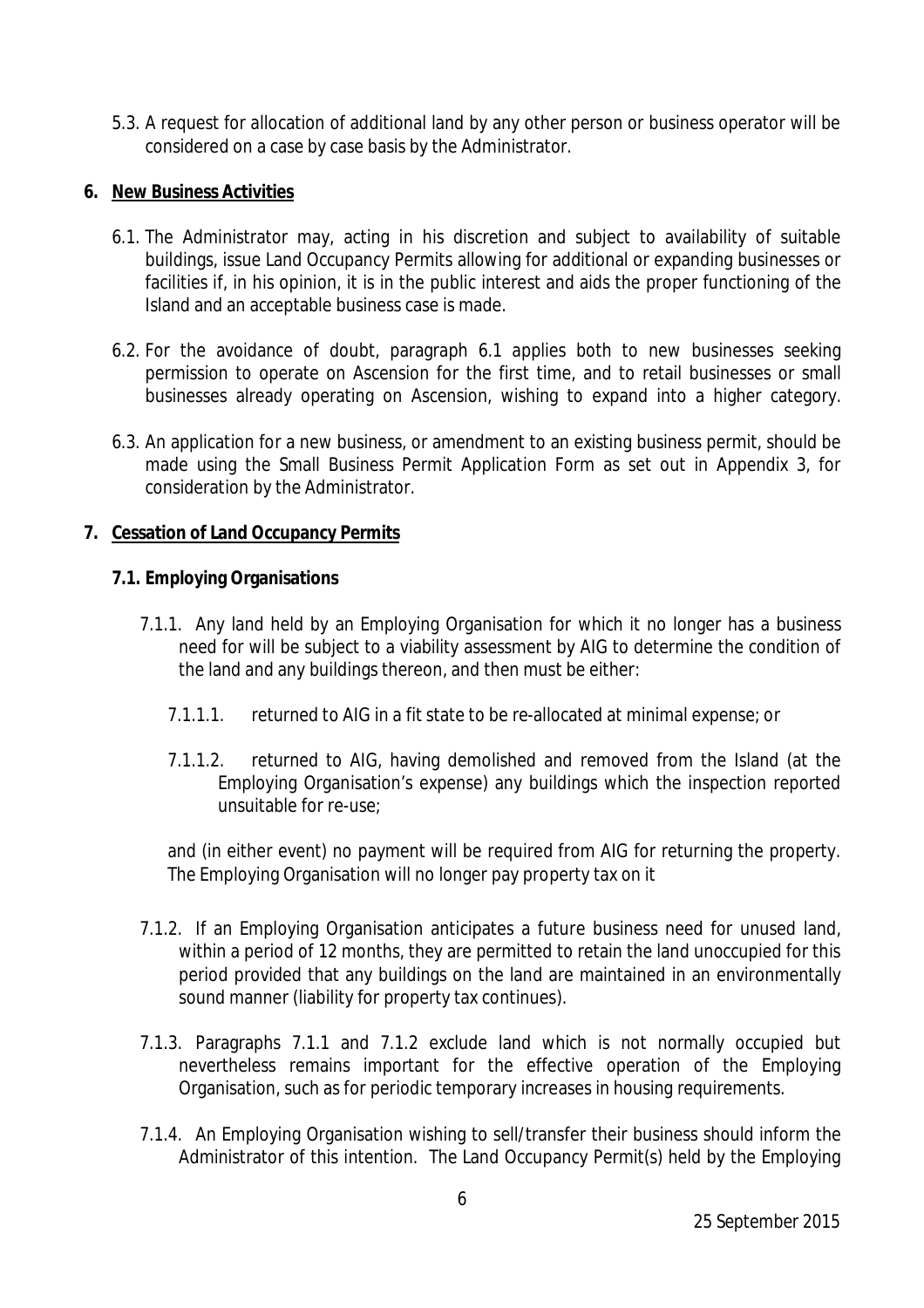Organisation will terminate when the business is sold/transferred. The prospective purchaser of the business will be required to submit a satisfactory business case and provided that the Administrator, is satisfied that it is in the public interest to do so, a new Land Occupancy Permit will be issued.

# **7.2. Small and Medium-Sized Enterprises (formerly known as Private Sector Business Operators)**

7.2.1. For Small and Medium-Sized Enterprise, Land Occupancy Permits will cease when their business on Ascension ceases.

7.2.2 In the event that a Small and Medium-Sized Enterprise decides not to remain on Ascension to run the business but the business is to continue under new management, paragraph 7.1.4 applies as it would in the case of an Employing Organisation;

7.2.3. If a Small and Medium-Sized Enterprise no longer has a business need for any land as determined by the Administrator, paragraph 7.1.1 applies as it would in the case of an Employing Organisation.

#### **7.3. Small Businesses (formerly known as Retail Operators)**

- 7.3.1. For Small Businesses, Land Occupancy Permits will cease when their business and/or principle reason for being on Ascension ceases. In such circumstances, paragraph 7.1.1 applies as it would in the case of an Employing Organisation.
- 7.3.2. If a Small Business wishes to sell/transfer the assets (e.g. goodwill, equipment and stock) of the business, paragraph 7.1.4 applies as it would in the case of an Employing Organisation.

# **7.4. Small Business (Residential Operator) (formerly known as Small Businesses**

7.4.1. A Small Business (Residential Operator) may sell/transfer the assets (e.g. goodwill, equipment and stock) of the business. Small business permits are not transferable and will terminate when the assets of the business are sold. The prospective purchaser will be required to apply for a new small business permit to operate the business which will be issued assuming the conditions set out at paragraph 6.1 are satisfied.

#### **7.5. General**

Land occupancy Permits may also be issued for the occupation of other land not expressly addressed elsewhere in this policy. Where the occupation of any such land ceases, paragraph 7.1.1. applies as it would in the case of an Employing Organisation, except where (in the case of 7.1.1.2) the Administrator waives the need for the occupier to meet the cost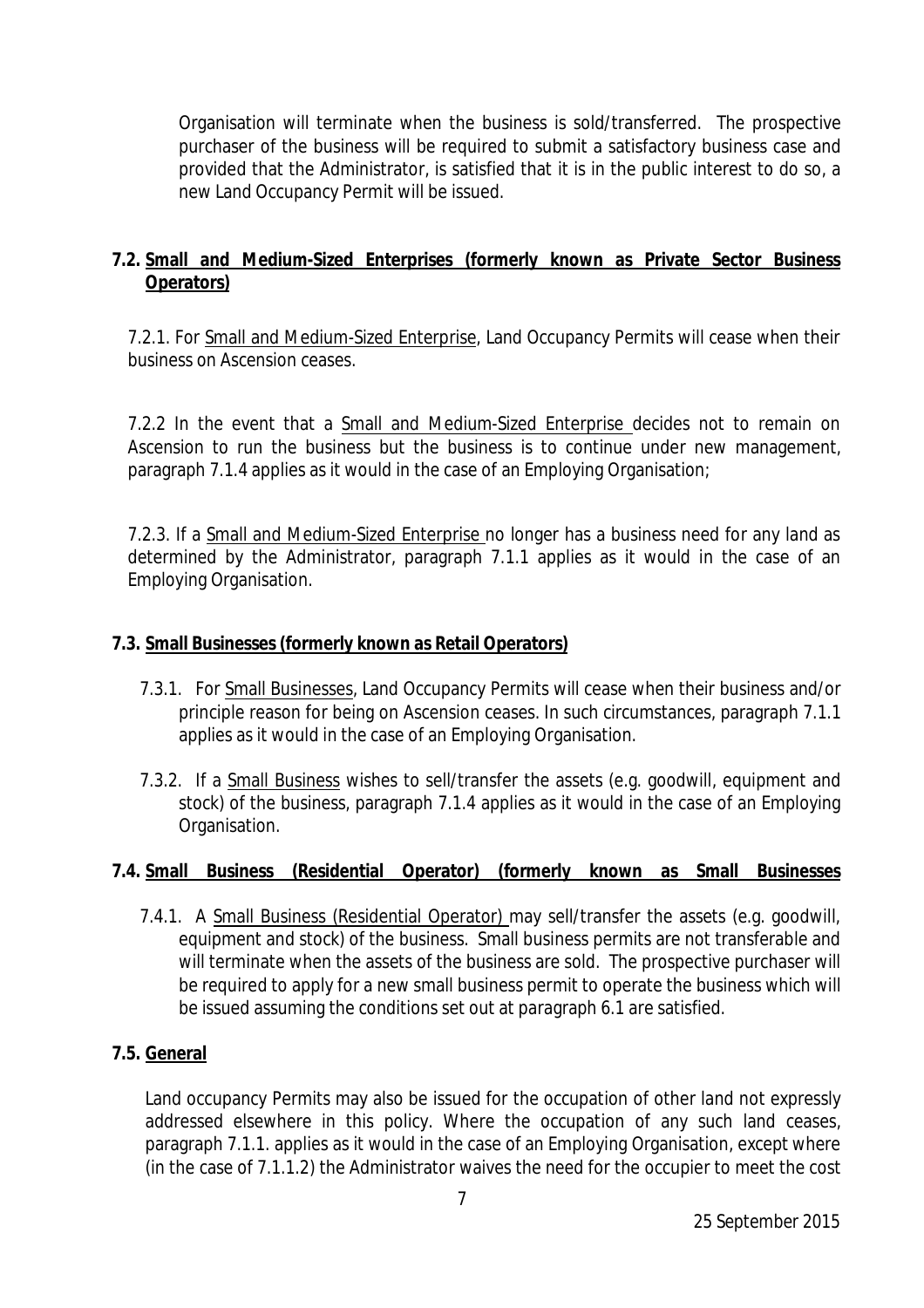of demolition. If the occupier ceasing to use the land has a preference as to who should take over the occupation, the Administrator may take that into account when issuing a new Land Occupancy Permit.

#### **8. Maintenance of Property Registers**

- 8.1. AIG will maintain a Property Register which records all Land Occupancy Permits to ensure the provisions of this policy are being adhered to.
- 8.2. All Housing Licence holders will be required to provide AIG with the details set out as Appendix 2 on the following occasions:
	- 8.2.1. upon receipt of a Housing Licence, for each unit of accommodation used;
	- 8.2.2. when a change in occupancy occurs; and
	- 8.2.3. annually as at the 31 March, a summary of the changes which have occurred during the previous year.

#### **9. Development Control**

- 9.1. Each type of building must comply with or exceed AIG's minimum health, safety and environmental standards for that type of building, as published from time to time.
- 9.2. Every Land Occupancy Permit will contain a condition forbidding any kind of development on the land except with the express written permission of the Administrator.

#### **10. Maintenance of Property**

- 10.1. AIG will seek to maintain the Crown estate to a required minimum, habitable standard as part of annual maintenance schedule. A register of AIG property will be maintained, within this a "traffic light" system to show the properties condition will be used. This will indicate clearly the state of the property and whether or not it is available for occupancy.
	- 10.1.1. **Green** Available for use.
	- 10.1.2. **Amber** Potentially available, pending work to bring property up to a reasonable standard
	- 10.1.3. **Red** Not suitable for use. Requires major structural works beyond AIG's means and/or demolition due to health and safety concerns

AIG will only grant Land Occupancy Permits for land or properties that fall into the green category. Any applications for Land Occupancy Permit which request a specific building that falls into the amber or red categories will be offered an alternative green category property in the first instance, subject to availability. AIG will consider renovating an amber category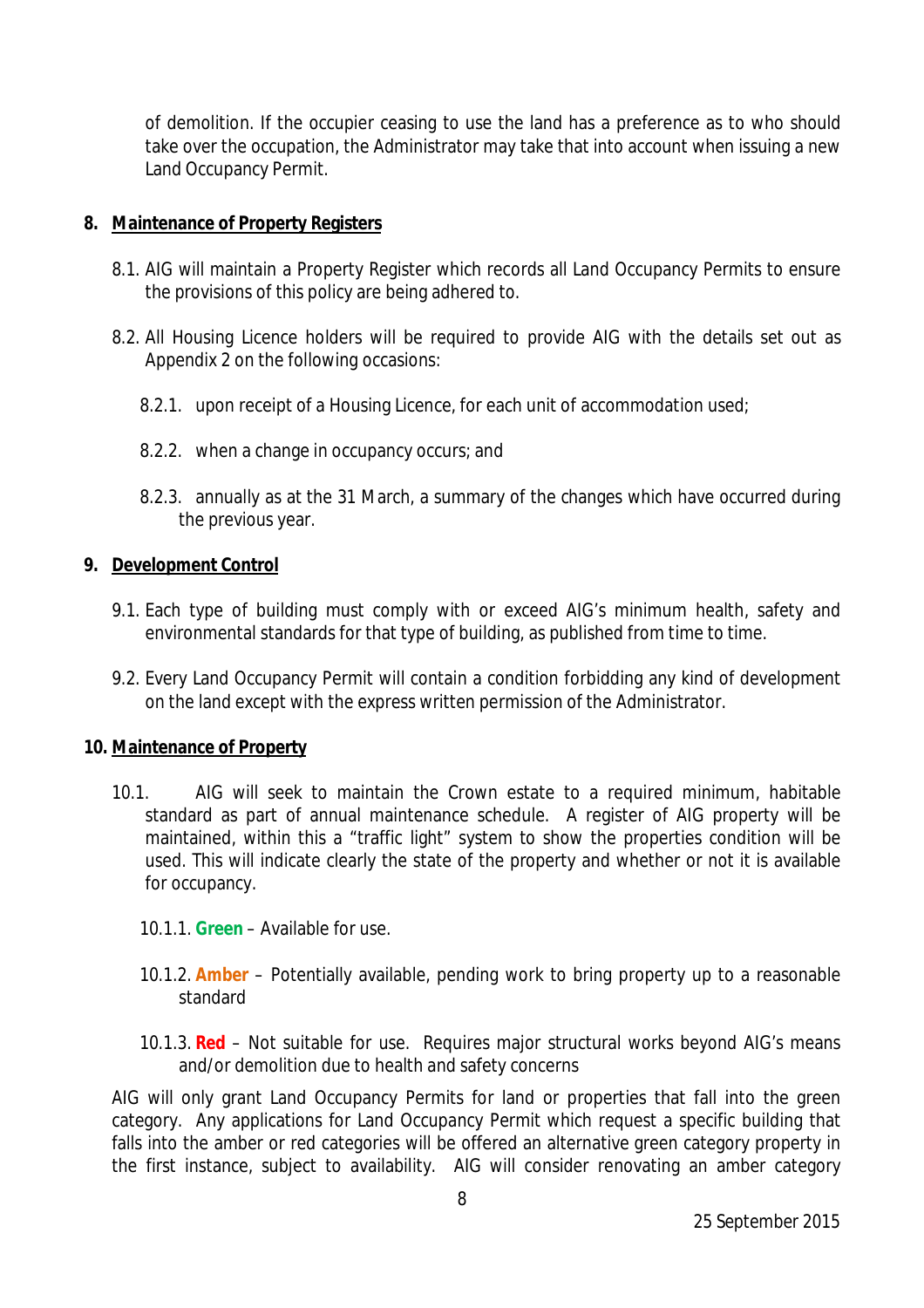property to bring it up to a reasonable standard if an appropriate alternative green category property cannot be identified.

# **11. Property Tax Incentives to encourage the development of property stock**

- 11.1. AIG wishes to encourage investment in the existing building stock, to discourage the non-use of buildings which cause them to become dilapidated, and to encourage the development of new buildings. Consequently, AIG will make amendments to the current property tax legislation to allow the changes outlined in paragraphs 10.2 and 10.3
- 11.2. The property tax rate on any newly constructed building will be reduced by 50%, to 1.25% of its property tax value for the first 10 years of its life, providing the property exceeds AIG's minimum standards applicable to that type of building and is in use as staff housing.
- 11.3. If property that is surplus to the requirements of the Permit holder ceases to be used for a period of more than 6 months then property tax will be doubled to 6% of its property tax value from the date it becomes unoccupied. The higher rate of property tax will not apply to property which is not normally occupied but nevertheless remains important for the effective operation of the licence holder, such as for periodic temporary increases in housing requirements.

#### **12. Reconsideration of Decisions**

- 12.1. Any person aggrieved by a decision of the Administrator in relation to their application under this policy may, within 14 days of being informed of the decision, make written application to the Administrator to reconsider the decision; every such application shall be accompanied by such additional documents (if any) as the application wishes to have considered.
- 12.2. Except where, on reconsideration, the Administrator is prepared to substitute a different decision which is acceptable to the person who applied for reconsideration, the Administrator shall forward all relevant papers to the Governor within 14 days of receipt of the application and thereafter act in accordance with such instructions as the Governor may address to him in relation to the matter.
- 12.3. Within 14 days of receipt of the written application and relevant documents from the Administrator under 11.2, the Governor shall respond in writing to the applicant setting out the reasons for his decision.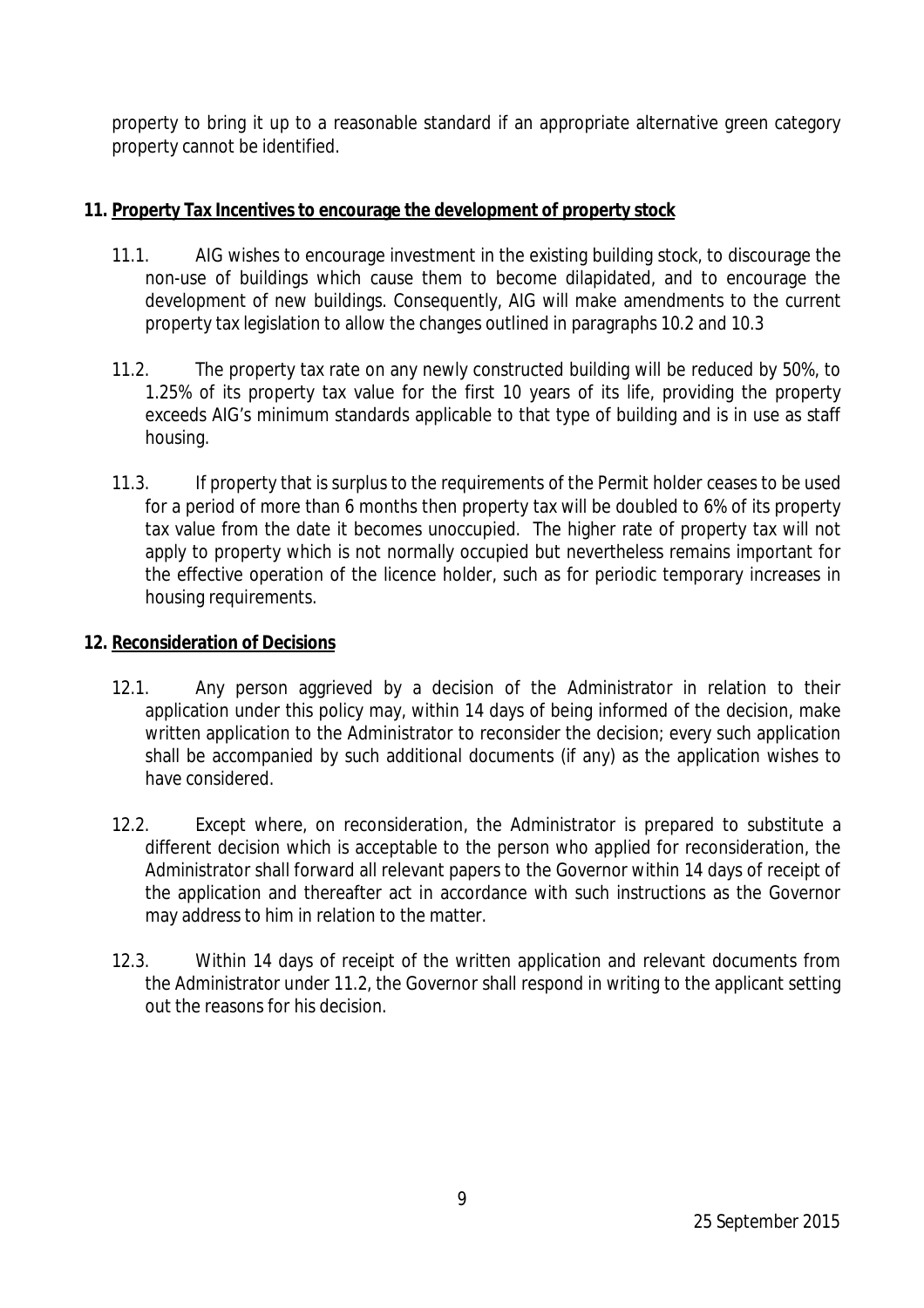# **Appendix 1**

#### **Definition of Terms**

#### **1. "Employing Organisations"**

An Organisation which has a strategic interest in Ascension and/or is vital to facilitate the use of Ascension by the other Employing Organisations, and which employ staff on standard contracts. Employing Organisations are also members of the BCF. As at the date of this policy, the existing "Employing Organisations" are:

MOD, plus Sub-Contractors as notified to the Administrator

Sure South Atlantic (formerly Cable & Wireless South Atlantic Limited)

BBC, plus Sub-Contractor as notified to the Administrator

C.S.O.

#### **2. "Small and Medium-Sized Enterprises (SME)"**

Businesses which are not owned by the "Employing Organisations" nor are Sub-contractors of them, but which provide services to the Employing Organisations and/or the general population of Ascension, and which employ staff on standard contracts. (If these businesses cease and no one else wants to take them on – the business will close).

#### **3(a). "Small Businesses"**

Businesses which are not owned by the Employing Organisations, nor are Sub contractors of them, but which provide services to the general population and which are operated by personnel contracted to (or by a dependent of a contract employee of) one of the Employing Organisations on Ascension, or by persons granted retailer status by express permission of the Administrator.

#### **3(b). Small Businesses (Residential Operators)**

Small Businesses which are not owned by the Employing Organisations, nor are Sub contractors of them, but which provide services to the general population and which are operated from residential accommodation by personnel contracted to (or by a dependent of a contract employee of) one of the Employing Organisations or Small and Medium-Sized Enterprise on Ascension.

- **5. "Employer"** means any of the Employing Organisations, Small and Medium-Sized Enterprises, or AIG.
- **6. "AIG"** means Ascension Island Government.

\* Small Businesses will not be granted Housing Licences under this policy.

\*\* Small Business (Residential Operators) will not be granted Housing Licences under this policy. Small Businesses must be operated by personnel contracted to (or a dependant of a contract employee of) one of the Employing Organisations or a Small and Medium-Sized Enterprise on Ascension Island.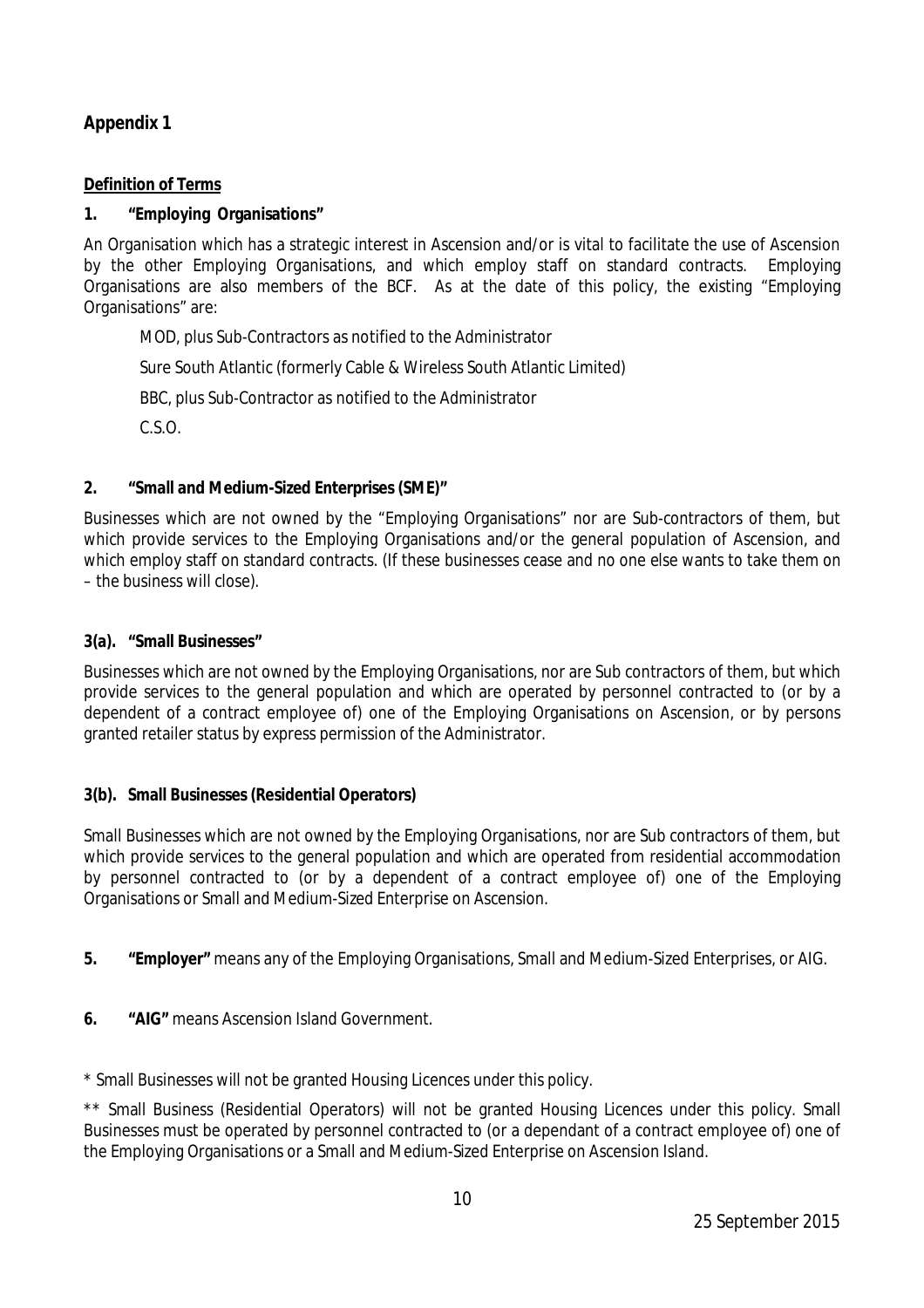Name of Housing Licence Holder:

Date:

| Accommodation<br>Address / I.D. | Accommodation<br><b>Type</b><br>Room/Flat/<br>Bungalow/etc | Occupied<br>(Yes/No) | Occupying<br>Employee | Employment<br>status | Name of<br>dependants of<br>accompanied<br>Employees | New Licence<br>Holder's Name, if<br>accommodation<br>transferred during<br>the period |
|---------------------------------|------------------------------------------------------------|----------------------|-----------------------|----------------------|------------------------------------------------------|---------------------------------------------------------------------------------------|
|                                 |                                                            |                      |                       |                      |                                                      |                                                                                       |
|                                 |                                                            |                      |                       |                      |                                                      |                                                                                       |

Completed by: Job Title:

\* there is no need to include "household" status Employees as, by definition, they will be a Dependent of an Accompanied Employee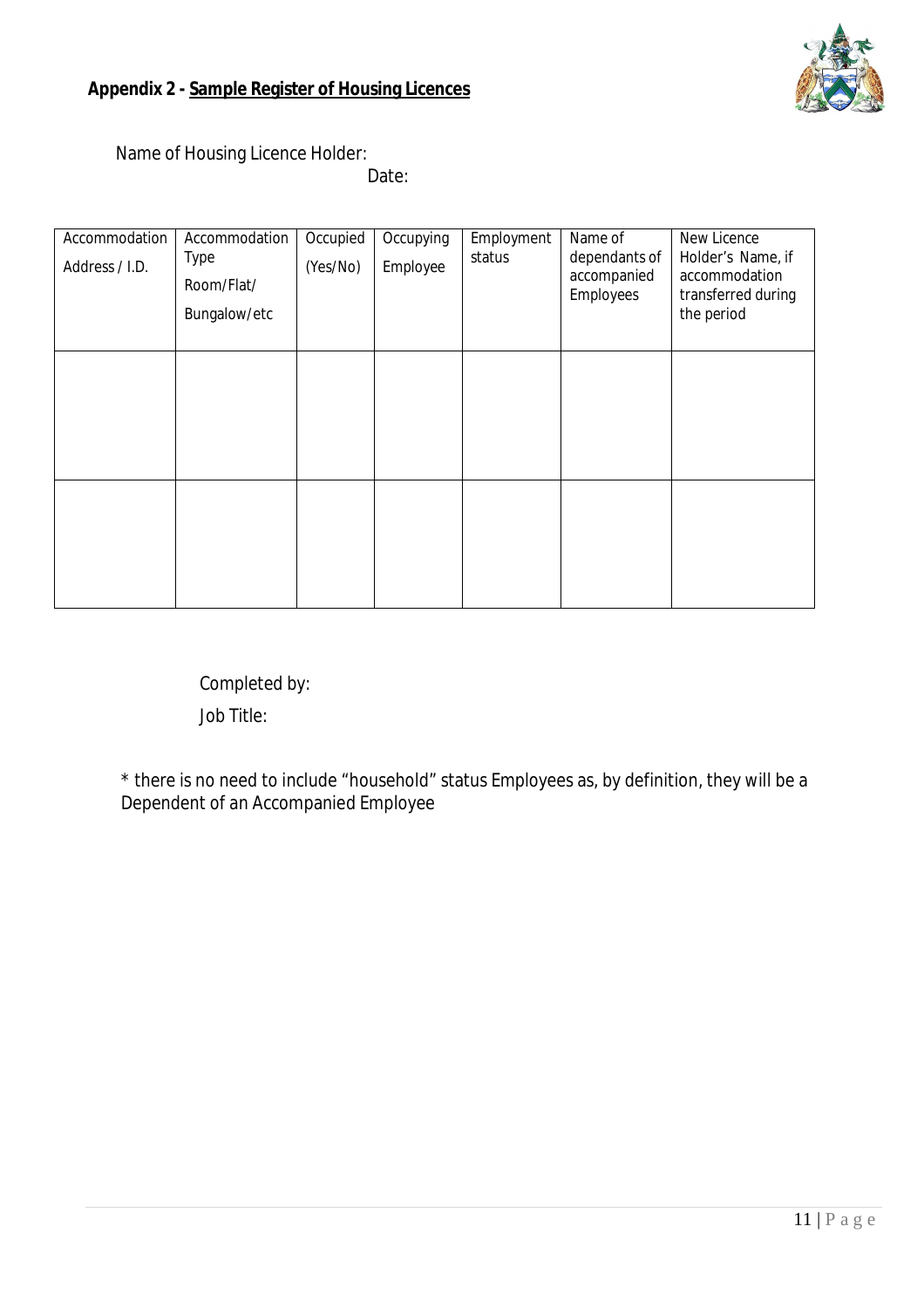

# **ASCENSION ISLAND BUSINESS PERMIT APPLICATION**

| <b>Business and owner details</b>                    |
|------------------------------------------------------|
| 1. Business name:                                    |
| 1.1 Owner(s) name:                                   |
| 1.2 Business address:                                |
|                                                      |
|                                                      |
| 1.3 Business telephone number:                       |
| 1.4 Business email address:                          |
| 1.5 Home address (if different from above):          |
| 1.6 Home telephone number (if different from above): |
| 1.7 Home email address (if different from above):    |
| 1.8 Proposed start date of business                  |
|                                                      |
| 1.9 Proposed opening hours                           |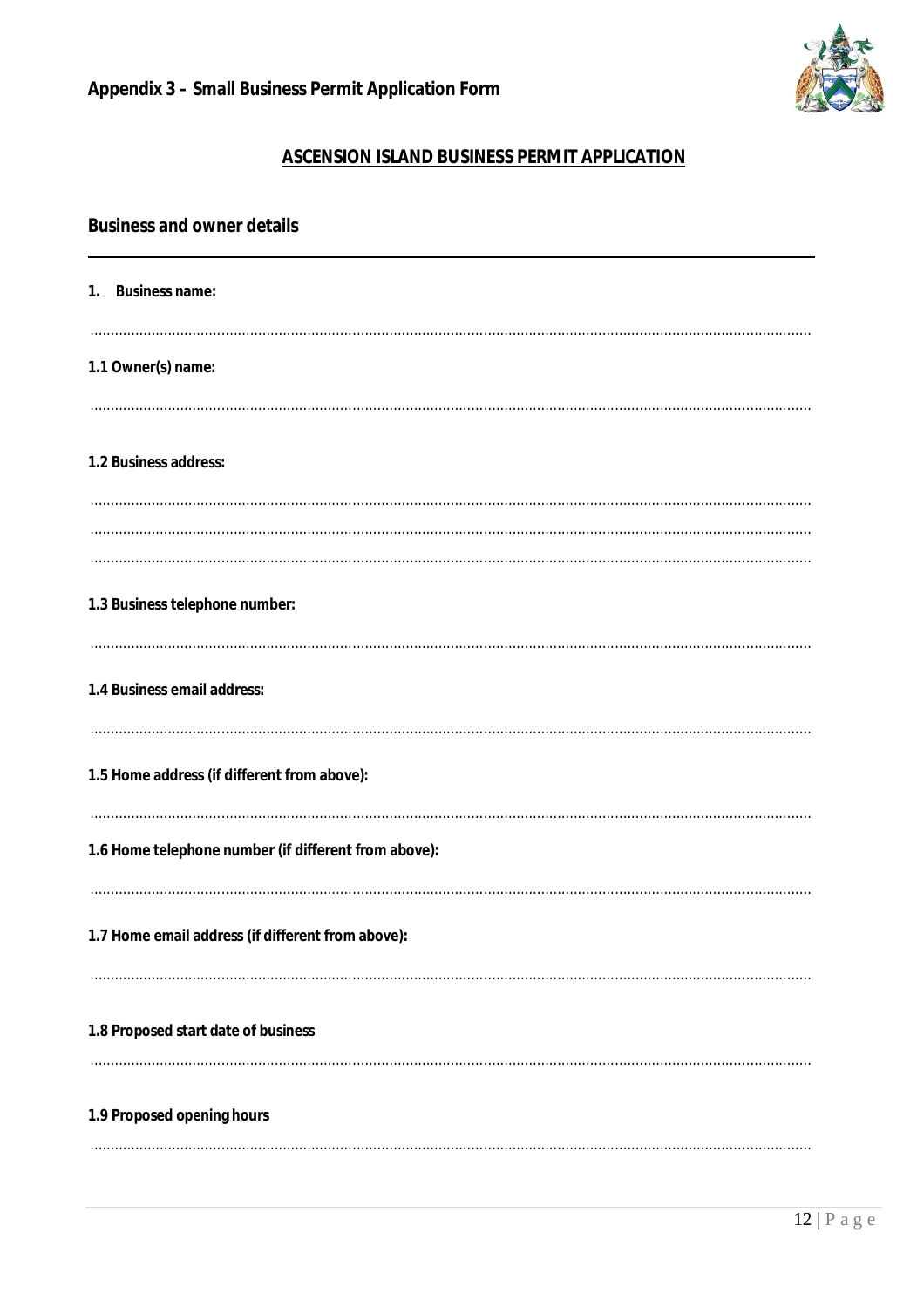

| 2. Business Summary<br>Please state the nature of the business: |                                                                                         |                                     |  |  |
|-----------------------------------------------------------------|-----------------------------------------------------------------------------------------|-------------------------------------|--|--|
|                                                                 |                                                                                         |                                     |  |  |
|                                                                 |                                                                                         |                                     |  |  |
|                                                                 |                                                                                         |                                     |  |  |
|                                                                 |                                                                                         |                                     |  |  |
|                                                                 | 2.1 Please provide a small description of the business to be published in the Islander: |                                     |  |  |
|                                                                 |                                                                                         |                                     |  |  |
|                                                                 |                                                                                         |                                     |  |  |
|                                                                 |                                                                                         |                                     |  |  |
|                                                                 |                                                                                         |                                     |  |  |
| 2.2 Previous experience/relevant qualifications:                |                                                                                         |                                     |  |  |
|                                                                 |                                                                                         |                                     |  |  |
|                                                                 |                                                                                         |                                     |  |  |
| 2.3 How will the business support the local community?          |                                                                                         |                                     |  |  |
|                                                                 |                                                                                         |                                     |  |  |
|                                                                 |                                                                                         |                                     |  |  |
| 2.4 Are you going to sell:                                      | 2.5 Are your customers:                                                                 | 2.6 Are you targeting:              |  |  |
| Product<br><b>Service</b>                                       | <b>Individuals</b><br><b>Businesses</b>                                                 | <b>Islanders</b><br><b>Tourists</b> |  |  |
| <b>Both</b>                                                     | <b>Both</b>                                                                             | <b>Both</b>                         |  |  |
| 2.7 Annual predicted number of clients                          |                                                                                         |                                     |  |  |
| 2.8 Estimated amount of personal investment                     |                                                                                         |                                     |  |  |
|                                                                 |                                                                                         |                                     |  |  |
| 2.9 Marketing strategy (how and where will you advertise?)      |                                                                                         |                                     |  |  |
|                                                                 |                                                                                         |                                     |  |  |
|                                                                 |                                                                                         |                                     |  |  |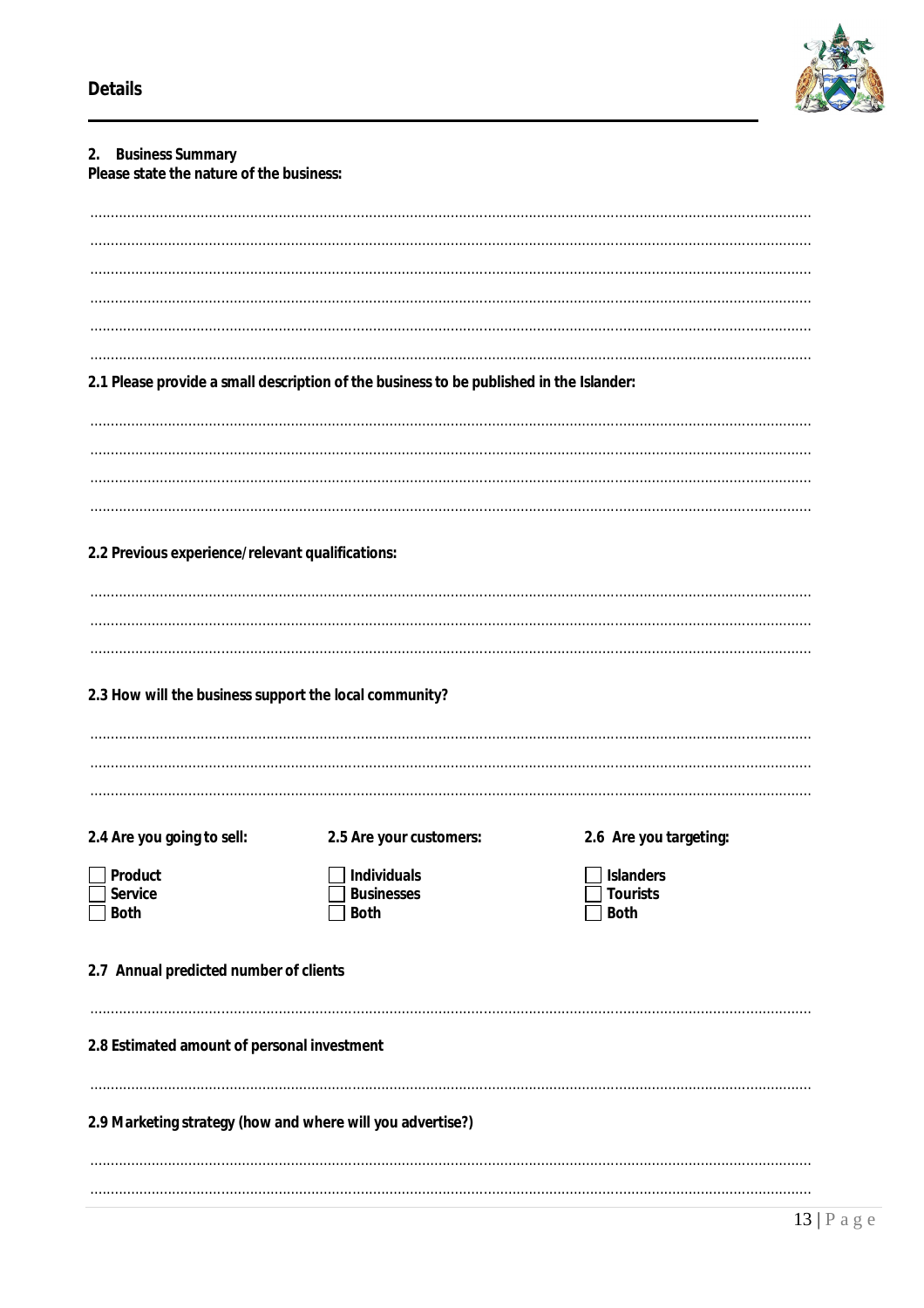

#### 3. Table of competitors on island

| Name, location<br>and business size | Product/service | <b>Price</b> | <b>Strengths</b> | <b>Weaknesses</b> |
|-------------------------------------|-----------------|--------------|------------------|-------------------|
|                                     |                 |              |                  |                   |
|                                     |                 |              |                  |                   |
|                                     |                 |              |                  |                   |
|                                     |                 |              |                  |                   |

#### 3.1 What sets you apart from the competition?: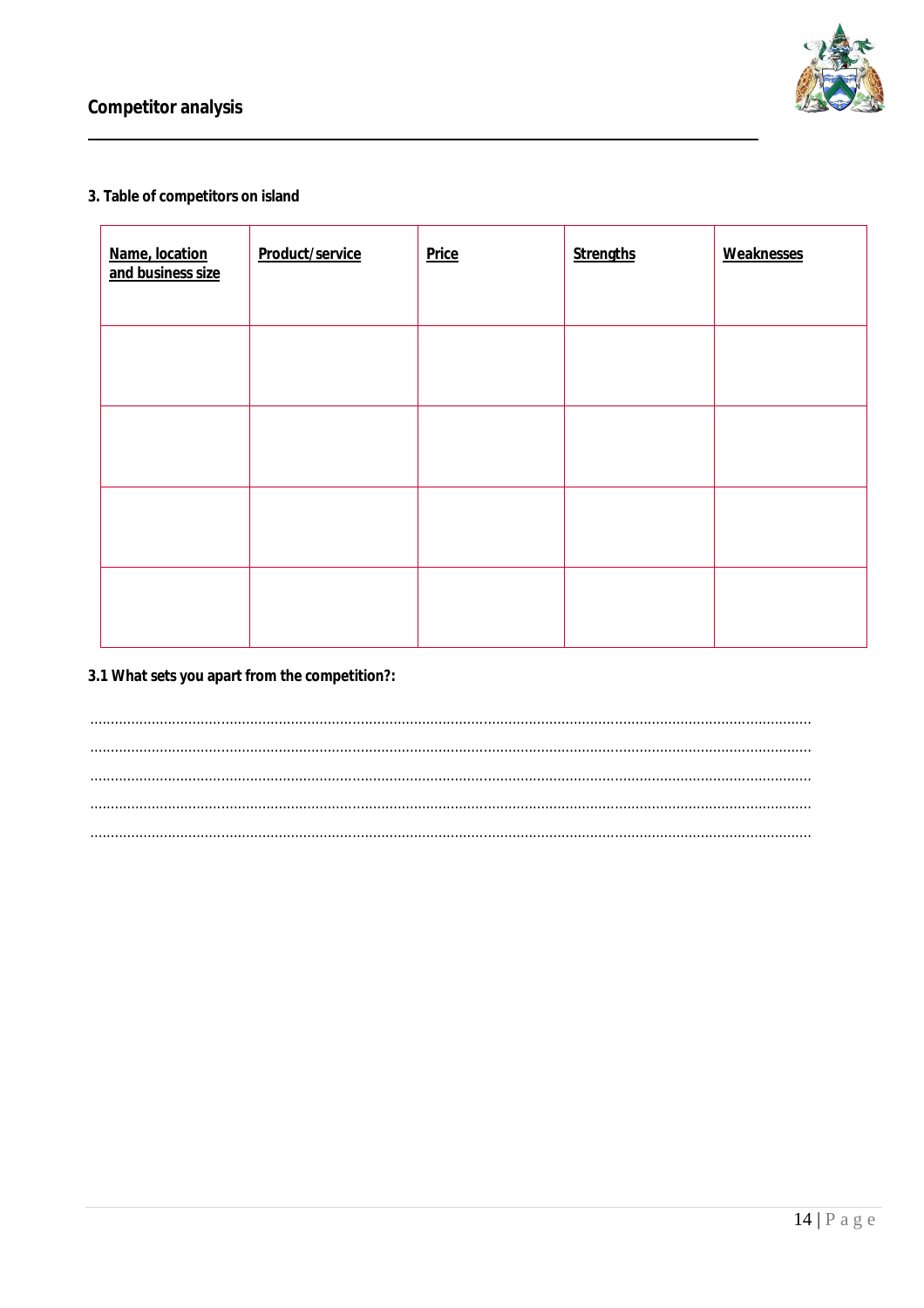

# **4 Product/service costs**

| Product/service name | Cost |
|----------------------|------|
|                      |      |
|                      |      |
|                      |      |
|                      |      |
|                      |      |
|                      |      |
|                      |      |
|                      |      |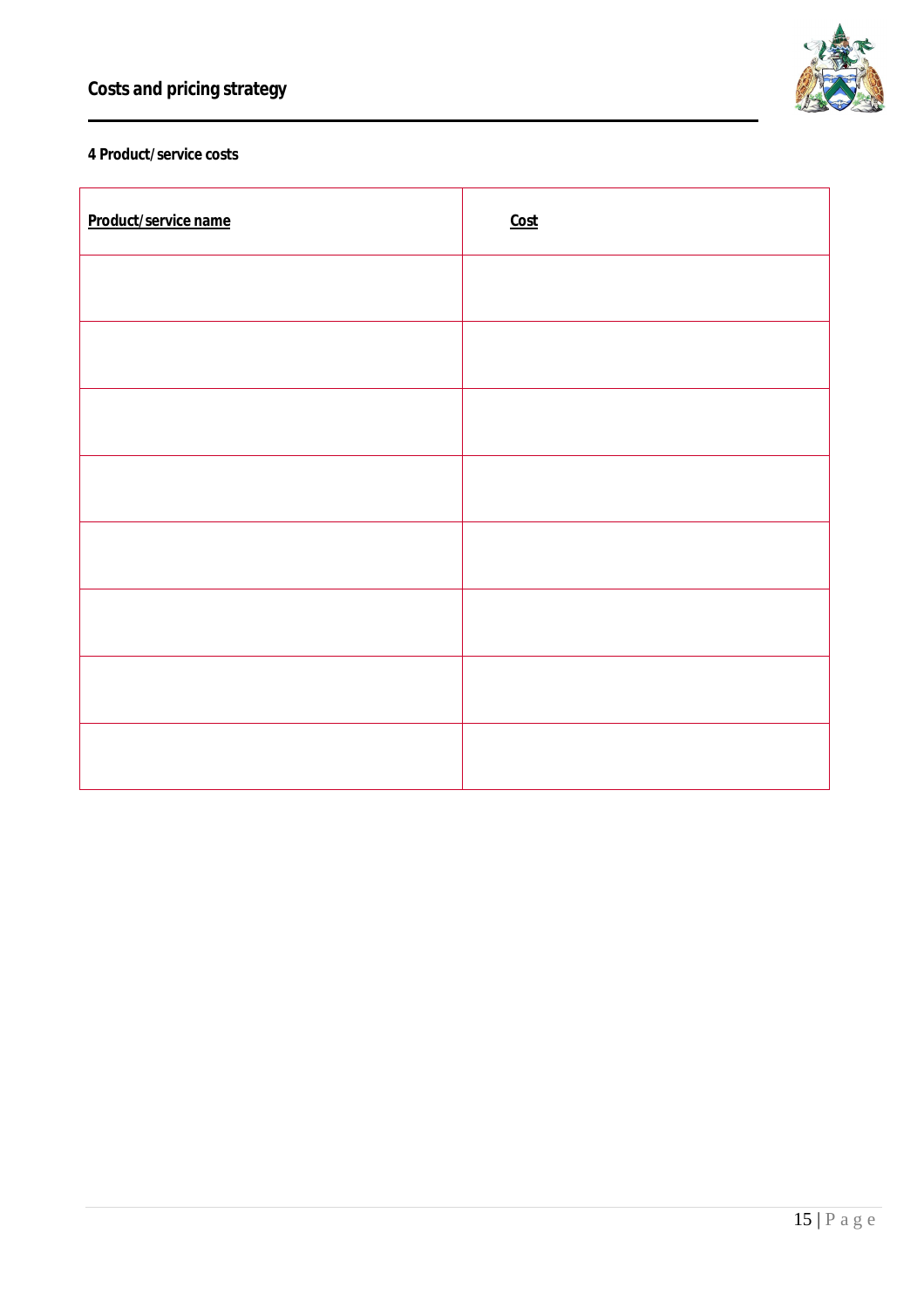#### **Property Assessment**

#### **5. Where will this business be based?**

- **My own home**
- **Another AIG property**

#### **5.1 Please state which property you intend to base the business out of.**

**5.2 Does any work need to be undertaken on the property to make it fit for purpose?** *Please note that any work needing to be carried by AIG will be subject operational capacity and resource to be carried by AIG will be subject operational capacity and resource* 

**5.3 If yes, please arrange a walk round of the property with a member of AIG Ops through BobbyJo (gerrilyn.crowie@ascension.gov.ac) in order to complete a Property Amendment Assessment form. Applicants requiring any work to be undertaken on a property must submit this completed form with this application.**

**5.3. a. Is the completed Property Amendment Assessment form Yes/No included in this application (if necessary)?**